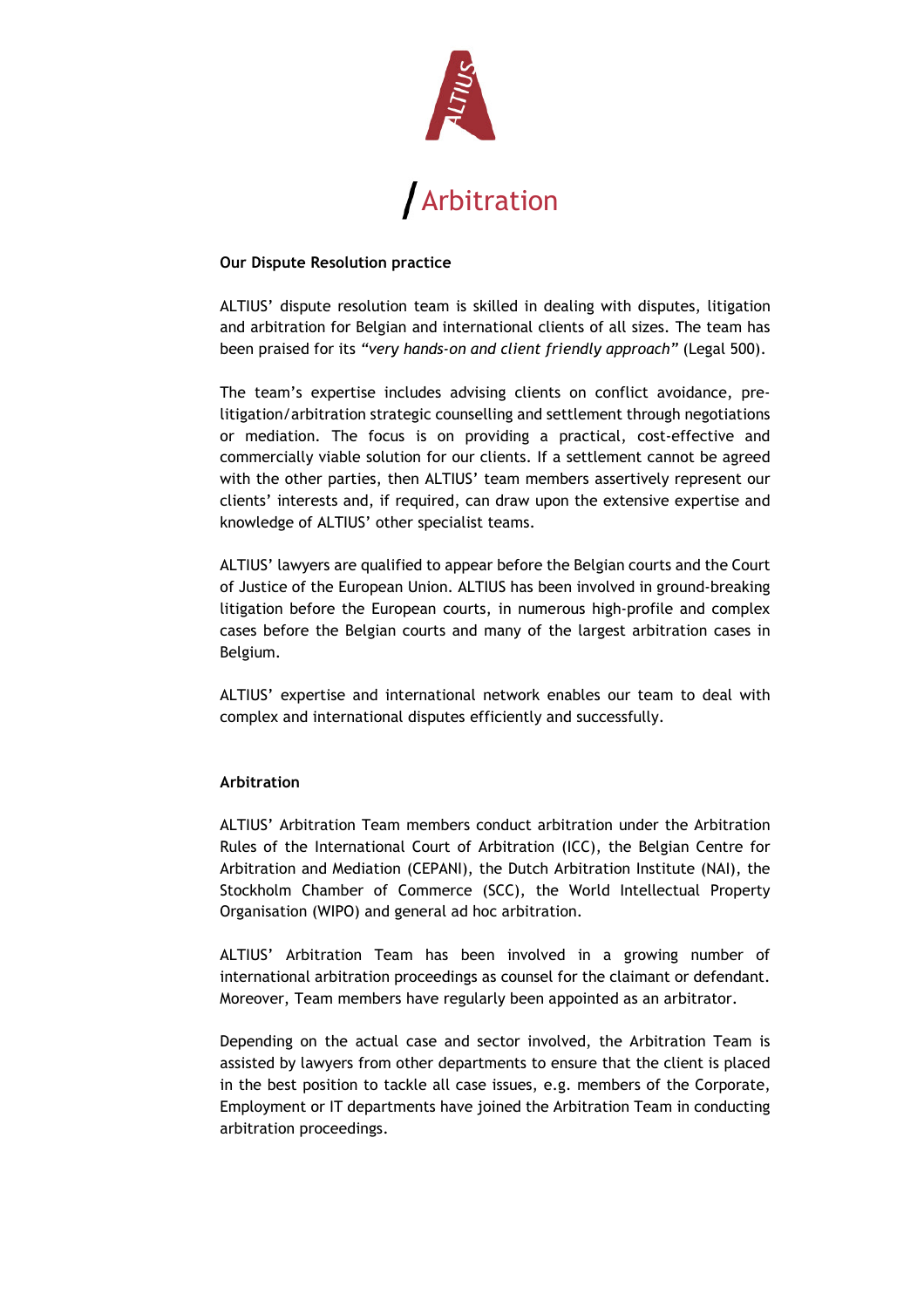

## **How we can help**

Apart from their general experience in arbitration, the ALTIUS' Arbitration Team is recognised and known for its expertise in arbitration-related advice and proceedings in the Belgian courts, such as:

- The jurisdiction of the arbitral tribunal (the *exceptio arbitrandum*, arbitrability disputes);
- The constitution of the arbitral tribunal;
- Defining the applicable rules;
- Obtaining proof in the context of arbitration;
- Actions in support of (foreign) arbitration;
- The enforcement of awards (ICC, SCC, ICSID, UNCITRAL, Liverpool Cotton Association, EDF Rules, American Dispute Resolution Center, NAI, ad hoc, etc.), including the enforcement against sovereign entities.
- The setting aside of arbitral awards rendered in Belgium.

## **Market recognition**

"Respected, independent Belgian firm acting for clients before domestic and international-level courts and panels. Represents clients from various sectors, including technology, sports and food and drink, in litigation relating to damages claims and breach of contract disputes. Also assists with arbitrations and competition litigation".

One client appreciates the firm's broad practice, stating: *"The firm can easily advise us in several areas, as it has a good group of lawyers specialised in specific areas."*- Chambers Global, 2021.

"The '*strong and capable*' team at ALTIUS garners praise for its expertise in '*dealing with complex litigation with an international dimension*'; the practice also reports an uptick in arbitration mandates." – Legal 500, 2020

**Alexander Hansebout** attracts praise from clients for being "extremely smart, practical and strategic" in negotiations. - Chambers Global, 2020.

Clients appreciate that **Alexander Hansebout** "*follows up cases methodically, making sure that he has the necessary information."* – Chambers Europe 2019

*According to a client, ALTIUS' team is 'top of the line for litigation and enforcement'* Its recent mandates included disputes arising from the sports industry, as well as competition litigation and a wide range of arbitration cases.